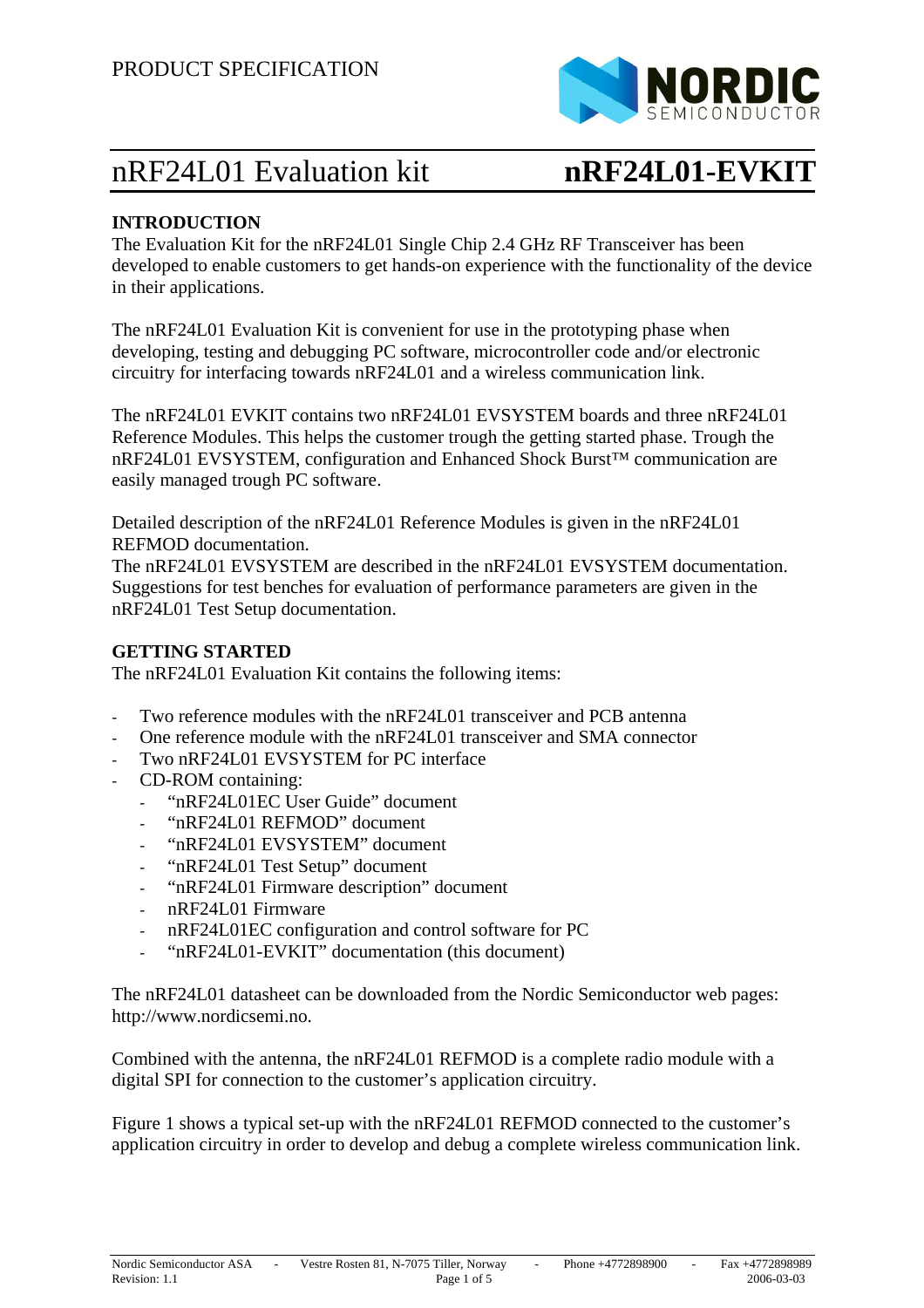## PRODUCT SPECIFICATION



#### nRF24L01 Evaluation Kit



Figure 1 Set-up with the nRF24L01 REFMOD connected to the customer's application circuitry

The following points must be considered when connecting to the nRF24L01 REFMOD:

- The nRF24L01 REFMOD can be soldered directly onto a prototype board.
- A twisted pair flat cable can be used to connect to header J1 on the nRF24L01 REFMOD. The cable length must be kept as short as possible.
- Ensure that the peak-to-peak voltage level of the data input signal DATA and the control signals never exceed the nRF24L01 device absolute maximum ratings.

Details regarding digital input/output voltage levels, configuration and timing requirements for control of the nRF24L01 device can be found in the nRF24L01 datasheet.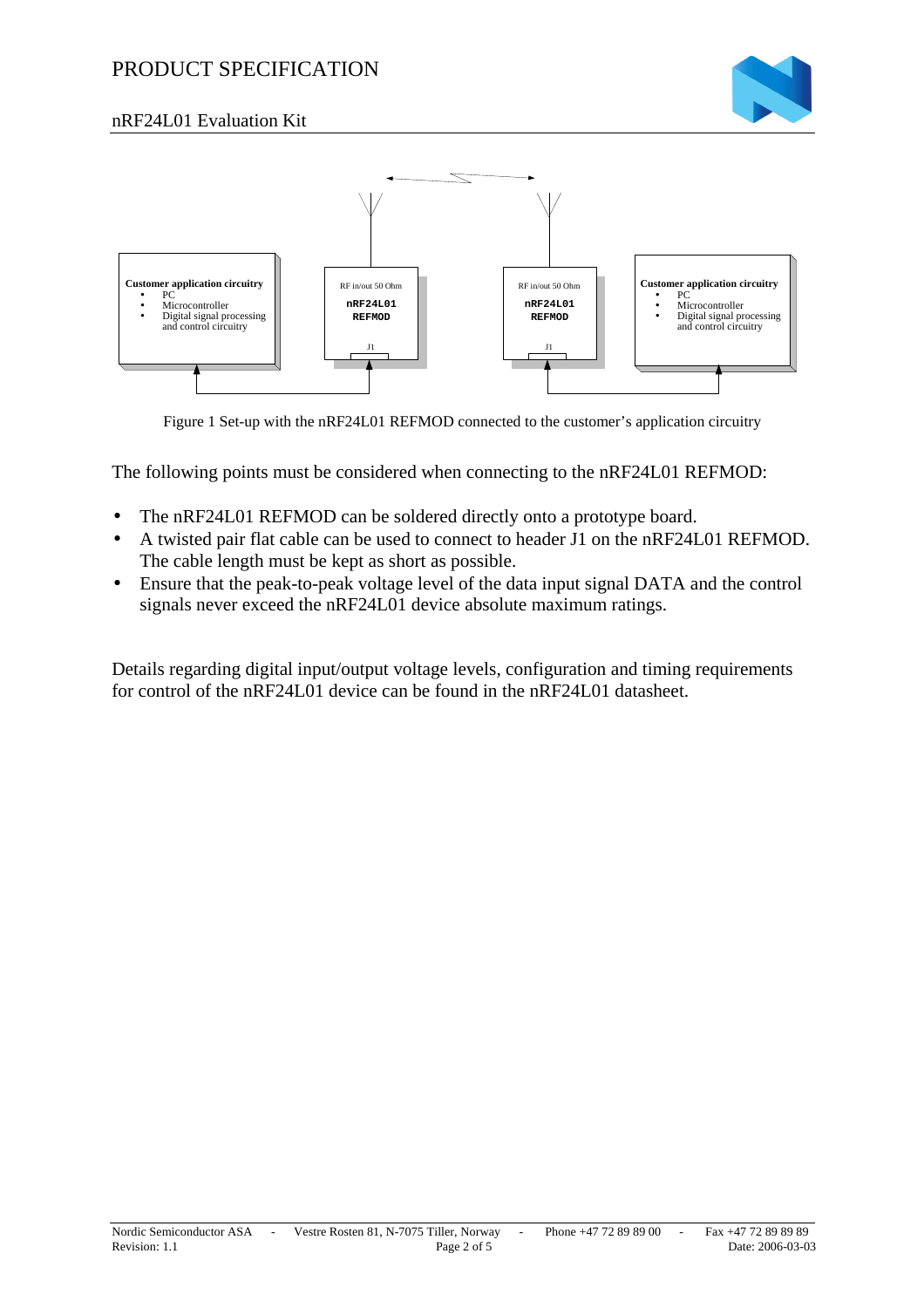

#### nRF24L01 Evaluation Kit

#### **LIABILITY DISCLAIMER**

Nordic Semiconductor ASA reserves the right to make changes without further notice to the product to improve reliability, function or design. Nordic Semiconductor does not assume any liability arising out of the application or use of any product or circuits described herein.

# **LIFE SUPPORT APPLICATIONS**

These products are not designed for use in life support appliances, devices, or systems where malfunction of these products can reasonably be expected to result in personal injury. Nordic Semiconductor ASA customers using or selling these products for use in such applications do so at their own risk and agree to fully indemnify Nordic Semiconductor ASA for any damages resulting from such improper use or sale.

All rights reserved ®. Reproduction in whole or in part is prohibited without the prior written permission of the copyright holder.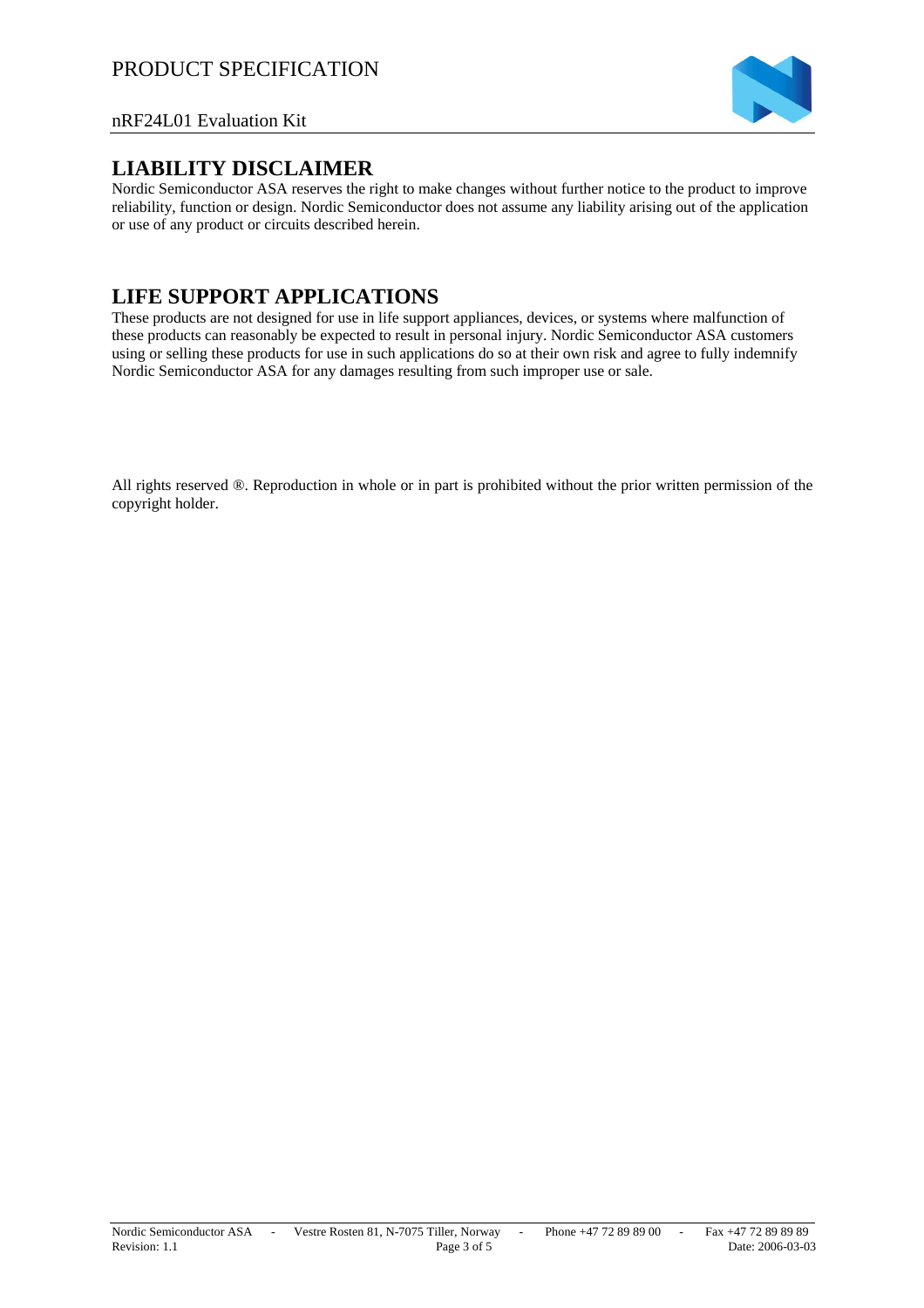nRF24L01 Evaluation Kit

# **YOUR NOTES**